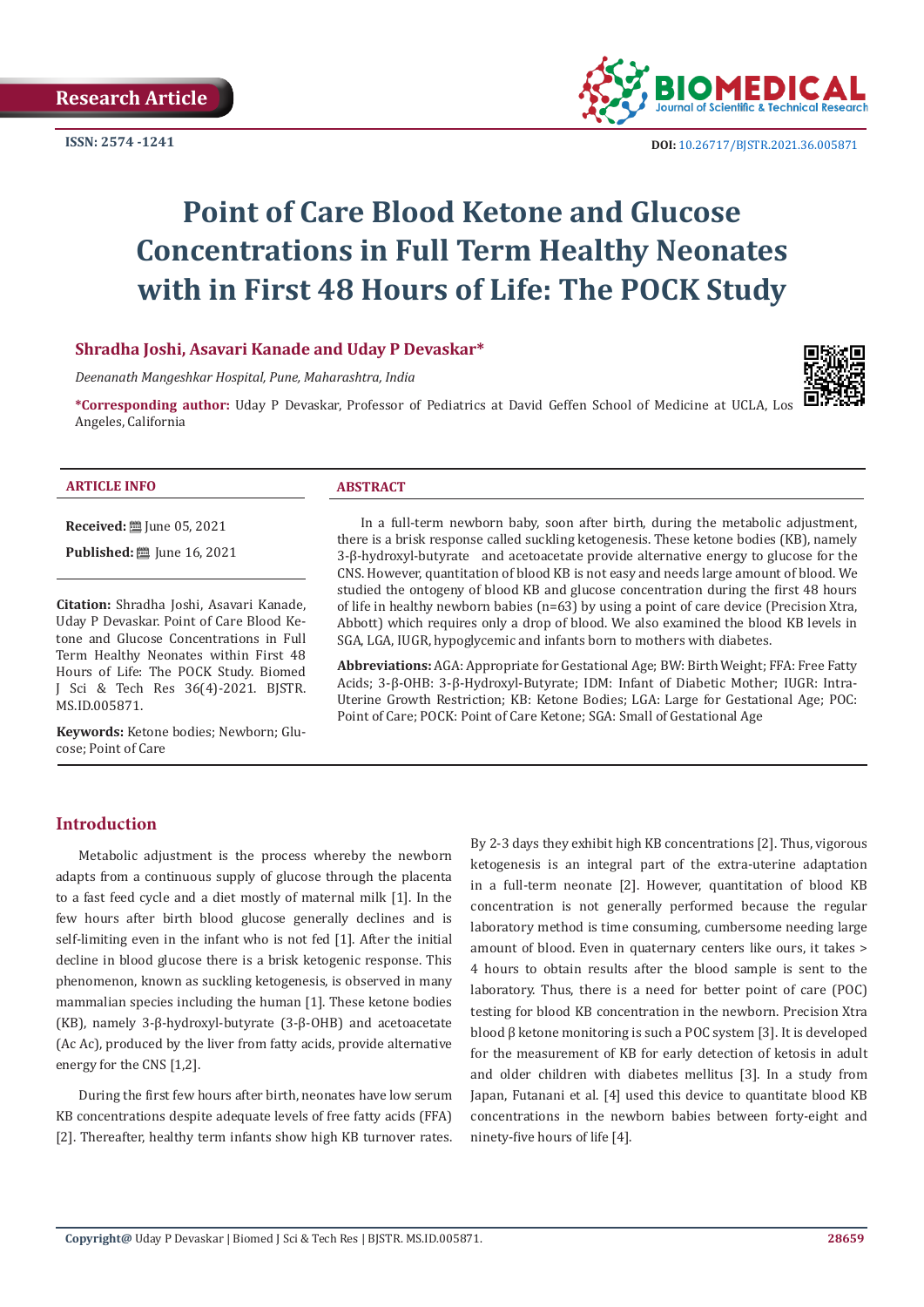In this study, we examined the ontogeny of blood KB and glucose concentration at 1, 6, 12, 24 and 48 hours of age in full term healthy babies admitted in the normal newborn nursery. To avoid additional prick, babies who were screened for hypoglycemia, metabolic or endocrine disorders, bilirubin measurement or possible sepsis were included. We also investigated if KB concentrations were affected by the gender, maternal diabetes and the type of feedings. In addition, we studied if KB concentrations were different in small of gestational age (SGA), large for gestational (LGA), intra-uterine growth restricted (IUGR) when compared to appropriate for gestational age (AGA) and in babies who developed hypoglycemia.

# **Materials and Methods**

The POCK study was a prospective observational study spanning over a period of one year, April 2018 to March 2019. IRB approval (IHR-2018-MAR-SJ-260) was limited to the babies admitted in the normal newborn nursery. Due to the nature of the study, parental verbal consent was considered adequate. Babies between 35 and 41 weeks of gestation were treated according to our nursery specific protocol. An additional drop of blood was obtained for the measurement of KB and glucose when blood was collected for indications mentioned above. It is the nursery policy to screen all babies who are at risk for developing hypoglycemia at 1, 6, 12, 24 and 48 hours of age. These include infants of diabetic mothers, (IDM), SGA, LGA and IUGR. Maternal diabetes was treated by the Obstetrician with diet control, oral anti-glycemic drugs, Insulin or a combination of them.

Precision Xtra blood β-ketone test strips were used for quantitative measure of blood KB [3,4]. Instructions provided by the manufacturer were strictly followed which included calibration of the machine using standard ketone solution. Assay range: 0.0 to 8.0 mmol/L, coefficient of variation 3.5 %. The strip is calibrated to reflect plasma β-OH-B using the Randox assay kit (RB1007). Accuracy testing shows that the results compare with the laboratory reference method and are comparable among different users [3]. This Precision KB testing system has been used in a similar study from Japan involving babies between two and four days of age [4]. POC glucose testing was performed by using Accu-Check glucometer (Roche, Inc). Data regarding maternal diabetes, birth weight, gestational age, gender, Apgar score at 1 and 5 minutes, mode of delivery, SGA, LGA or IUGR status and the type of feedings (breast milk or formula) at the time of POC measurements was collected.

Baby with a blood glucose of  $\lt$  40 mg/dl was considered hypoglycemic and observed for the signs and symptoms of hypoglycemia. These included abnormal cry, poor feeding, jitteriness or tremors, lethargy, irritability, hypotonia, pallor, cyanosis, tachypnea, apnea or seizures. Irrespective of the symptoms, babies with a blood glucose of < 40 mg/dl/ were treated with additional

breast milk or formula feeding. If the glucose concentration did not improve, the baby was transferred to the NICU for further management. Statistical analysis was performed with the help of SPSS (version 20) for Windows package (SPSS Science, Chicago, IL, USA). Description of the data was done in the form of arithmetic mean  $+/-$  SD for quantitative data while in the form of frequencies (%) for qualitative (categorical) data. For quantitative data, unpaired Student's t test was used to test statistical significance of difference between means of variables among two independent groups. For comparison of categorial variables (i.e. to examine the associations between qualitative / quantitative variables) Chisquare test was used if the number of elements in each cell is five or higher. Otherwise Fisher's exact test was used. All data are mean  $+ S.D.$ 

# **Results**

Total of 63 babies (34 M, 29 F) were recruited. Gestational ages were 37 (n=7), 37-38 (n=14), 38-39 (n=19) and >39 (23). There was only one pair of twins. Thirty-eight babies were born by vaginal delivery while 15 and 10 after scheduled or emergency Caesarian section. Twenty-six mothers had a history of diabetes, 37 did not. The average birth weight (BW.) and Apgar scores for all babies were 2961 ± 500 (n=63) and 8 (1 min) and 9 (5min). The BW were: AGA 3034 ± 413 (n=51), SGA 2287 ± 213 (n=9), IUGR 2284 ± 235 (n=5) and LGA 3727 ± 452 n=3). Forty-eight, 48, 46, 45, and 34 babies were exclusively breast fed at 1, 6, 12, 24 and 48 hours of age. There were 0, 7, 10 ,10, 9 and 26 babies also receiving formula at 1, 6, 12, 24 and 48 hours of age. There were 9, 5, 3, 3 and o babies receiving formula only at 1, 6, 12, 24 and 48 hours of age. There were 234 glucose and KB measurements ( $\sim$  3.7 per baby).

Glucose and KB concentrations at 1, 6, 12, 24 and 48 hours of age are shown in Tables 1 & 2. Every blood sample had at least 0.2 mmol/L of KB. At 48 hours of age 15 / 63 ( $\sim$  24 %) samples had blood KB > 0.9 (highest, 1.9). In all three groups, AGA, SGA and LGA, the glucose and KB concentrations were highest at 48 hours. Similarly, in IDM and in babies who had developed hypoglycemia, the glucose and KB concentrations were highest at 48 hours of age. In IUGR babies the blood glucose concentration was highest at 48 hours. However, no increase in KB concentration was noted (Table 2). There was no gender difference in KB or glucose concentrations at any age in any groups (data not shown). There were not enough babies receiving only formula. Therefore, we were unable to determine the effect of formula feeding on blood glucose or KB concentration. There was no co-relation between blood glucose and KB levels at any age in any group Nine babies had blood glucose < 40 (range 22-37) within one hour of age. Two babies had persistent hypoglycemia needing transfer to the NICU. One of them was subsequently diagnosed with hyperinsulinism. Only two babies out of 9 with hypoglycemia had signs and symptoms of hypoglycemia which included poor feeding  $(n=1)$  and jitteriness  $(n=1)$ .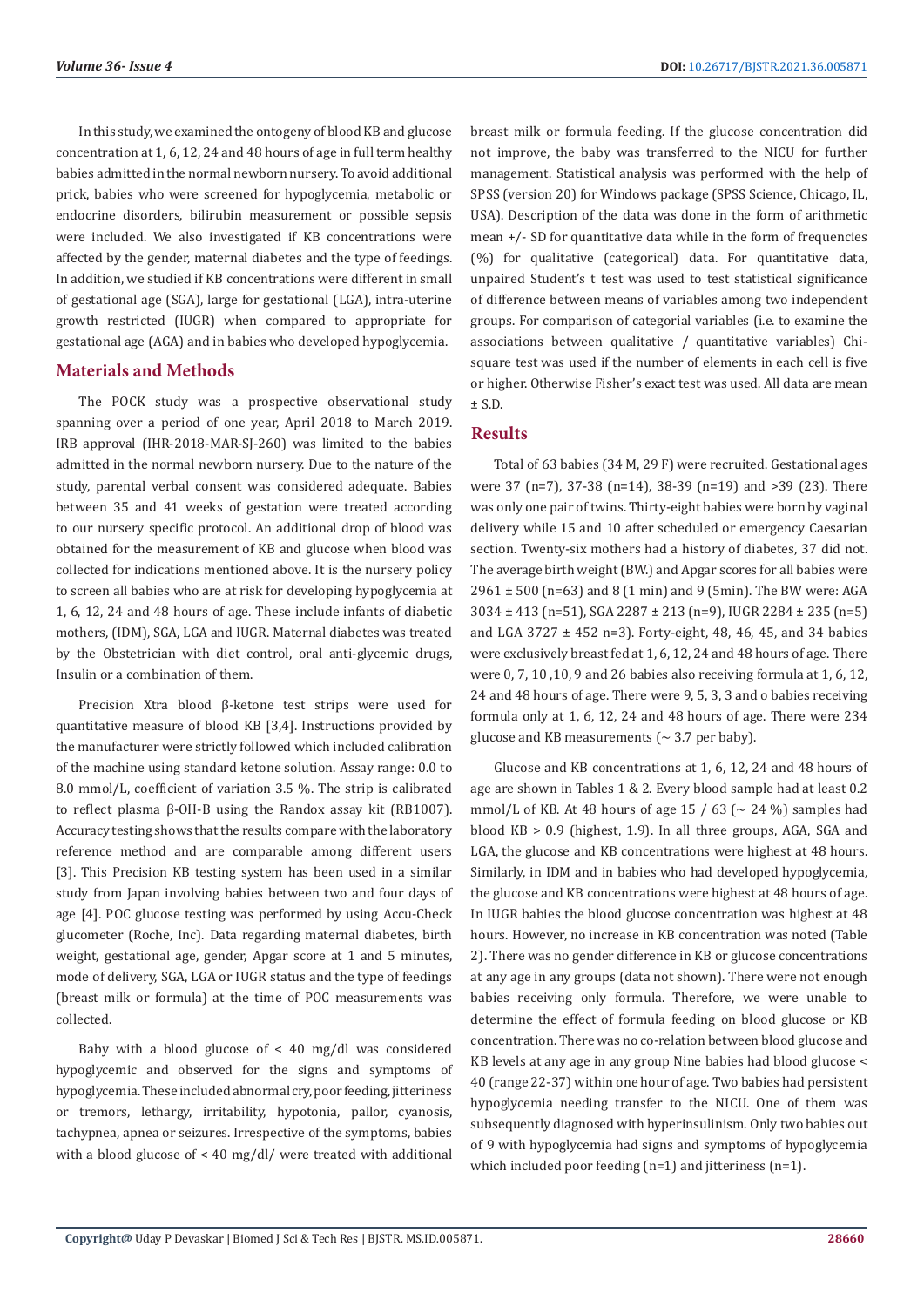|              | 1 <sub>h</sub>  | 6 h             | 12 <sub>h</sub> | 24h             | 48h             |  |  |  |
|--------------|-----------------|-----------------|-----------------|-----------------|-----------------|--|--|--|
| $AGA(n=51)$  |                 |                 |                 |                 |                 |  |  |  |
| Glucose      | $62 \pm 25$     | $63 \pm 14$     | $69 \pm 15$     | $72 \pm 15$     | $75 \pm 17$     |  |  |  |
| Ketone       | $0.54 \pm 0.17$ | $0.49 \pm 0.13$ | $0.47 \pm 0.15$ | $0.56 \pm 0.29$ | $0.81 \pm 0.4$  |  |  |  |
| $SGA(n=9)$   |                 |                 |                 |                 |                 |  |  |  |
| Glucose      | $59 \pm 16$     | $64 \pm 16$     | $70 \pm 14$     | $69 + 16$       | $74 \pm 12$     |  |  |  |
| Ketone       | $0.44 \pm 0.15$ | $0.38 \pm 0.04$ | $0.47 \pm 0.1$  | $0.64 \pm 0.31$ | $0.68 \pm 0.32$ |  |  |  |
| $LGA(n=3)$   |                 |                 |                 |                 |                 |  |  |  |
| Glucose      | $58 \pm 30$     | $56 \pm 2$      | $71 \pm 11$     | $76 \pm 6$      | $88 \pm 16$     |  |  |  |
| Ketone       | $0.5 \pm 0.17$  | $0.35 \pm 0.07$ | $0.5 \pm 0.1$   | $0.8 \pm 0.1$   | $0.75 \pm 0.35$ |  |  |  |
| ALL $(n=63)$ |                 |                 |                 |                 |                 |  |  |  |
| Glucose      | $61 \pm 24$     | $63 \pm 14$     | $70 \pm 15$     | $72 \pm 14$     | $75 \pm 16$     |  |  |  |
| Ketone       | $0.53 \pm 0.17$ | $0.47 \pm 0.13$ | $0.47 \pm 0.14$ | $0.59 \pm 0.3$  | $0.79 \pm 0.39$ |  |  |  |

**Table 1:** Blood glucose and KB concentration in AGA, SGA, LGA and all babies at 1, 6, 12, 24 and 48 hours of age. (Mean ± SD).

**Table 2:** Blood Glucose and KB concentrations in IUGR, IDM and Hypoglycemic babies at 1, 6, 12, 24 and 48 hours of age. (Mean ± SD).

|                     | 1 <sub>h</sub>       | 6 h                    | 12 <sub>h</sub>        | 24h                    | 48h                    |  |  |  |
|---------------------|----------------------|------------------------|------------------------|------------------------|------------------------|--|--|--|
| $IUGR(n=5)$         |                      |                        |                        |                        |                        |  |  |  |
| Glucose             | $58 \pm 13$          | $56 \pm 16$            | $70 \pm 10$            | $72 + 7$               | $78 \pm 10$            |  |  |  |
| Ketone              | $0.53 \pm 0.11$      | $0.40 \pm 0.01$        | $0.52 \pm 0.1$         | $0.57 \pm 0.15$        | $0.55 \pm 0.17$        |  |  |  |
| <b>IDM</b>          |                      |                        |                        |                        |                        |  |  |  |
| Glucose             | $59 \pm 26$ (n=26)   | $62 \pm 15$ (n=23)     | $68 \pm 11$ (n=26)     | $76 \pm 13$ (n=25)     | $77 \pm 18$ (n=25)     |  |  |  |
| Ketone              | $0.57 \pm 0.17$ (23) | $0.50 \pm 0.12$ (n=21) | $0.48 \pm 0.13$ (n=18) | $0.53 \pm 0.28$ (n=18) | $0.81 \pm 0.47$ (n=18) |  |  |  |
| <b>HYPOGLYCEMIA</b> |                      |                        |                        |                        |                        |  |  |  |
| Glucose             | $27 \pm 4$ (n=9)     | $58 \pm 5$ (n=8)       | $63 \pm 6$ (n=6)       | $70 \pm 7$ (n=6)       | $77 \pm 6$ (n=4)       |  |  |  |
| Ketone              | $0.5 \pm 0.17$ (n=9) | $0.43 \pm 0.1$ (n=8)   | $0.37 \pm 0.08$ (n=6)  | $0.64 \pm 0.27$ (n=6)  | $0.65 \pm 0.2$ (n=4)   |  |  |  |

# **Discussion**

Hypoglycemia is the most common manifestation of failure of metabolic adaptation in the newborn [5]. Hypoglycemia results in a reduced availability of glucose for vital organ function like the heart and may lead to neuro-glycopenia. Many investigators have studied the incidence, clinical manifestations and sequalae of hypoglycemia. Even though there is still controversy regarding the definition of hypoglycemia, glucose of < 40 mg/dl is considered hypoglycemia for full term babies at our medical center. This number was selected after discussion among the neonatologists and is based on the recent guidelines by the American Academy of Pediatrics.

Precision Xtra blood β ketone monitoring is a POC system [3]. When blood is applied to the test strip, β-OHB reacts with the chemicals on the test strip producing a small electric current which is measured. And the result is displayed on the meter after ten second. The size of the current depends on the amount of β-OHB. It is practical and reliable. Therefore, similar to Futatani, we chose to use this POC device.

Melichar [6] observed average serum KB levels of 0.16 and 1.0 mmol/L at 1-12 hours and 1-7 days of life respectively, while Personn et al. [7] reported average levels of 0.49 (5-24 hours), 0.82 (1-2 days) and 0.9 (2-3 days) mmol/L [7]. Hawdon et al. [8] studied ontogeny of serum KB concentration during the first six days of life among full term AGA neonates [8]. The average concentrations were 0.04 (1-12 hours), 0.21 (12-24 hours), 0.41 (day 2) and 0.43 (day 3). Futatani [4] using Precision Xtra ketone POC system, measured KB levels in the healthy newborns between 48 and 95 hours of life who were exclusively breast fed [4]. The levels ranged from  $\sim$  0.05 to 5.5 mmol/L We quantitated KB concentrations at 1, 6, 12, 24 and 48 hours of life in AGA, SGA, LGA, IUGR and IDM who also received supplemental formula. Blood KB levels ranged from 0.2 to 1.9 mmol/L. KB concentrations among all these studies seem to be similar. Nonetheless, some of the apparent variations may be due to differences in the ethnicity of the newborn population, the maternal food intake and habits, neonatal feeding practices, short half-life  $\left(\sim 1.6 \text{ hours}\right)$  of KB, methods used to measure KB or a combination of these.

In studies by Melchar, Personn and Hawdon serum KB concentrations increased with age during the immediate newborn period. While KB concentrations in our study were highest at 48 hours in all groups except IUGR, the apparent increase was not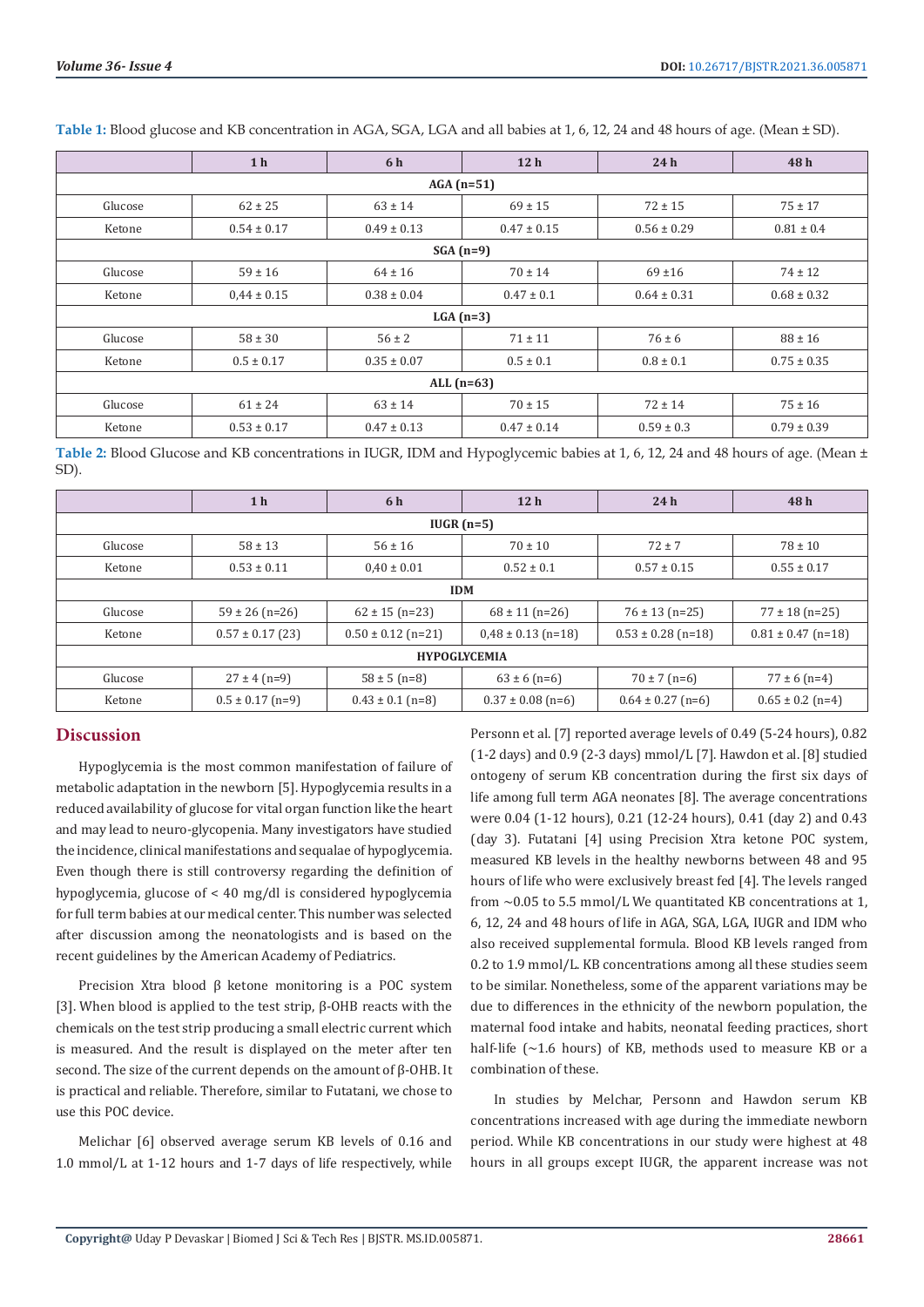statistically significant as compared to earlier ages. Similar to our observations, Futatani did not find a co-relation between KB concentration and postnatal age [4]. Warshaw [9] examined serum KB concentration in breast fed and formula fed term newborn infants [9]. They concluded that breast fed babies had higher levels of KB compared to formula fed infants. Hawdon et al. [8] also observed that breast fed infants had higher levels of KB concentrations [8]. Futatani reported blood KB concentrations in neonates who were breast fed [4]. They did not study the effect of exclusive or supplemental formula feedings. In our study we could not determine the effect of formula feeding on the blood KB concentrations since very few babies received exclusively formula feedings.

Bougneres [10] studied KB transport in the human neonates and infants [10]. They concluded KB play an important role in the CNS metabolism of the term newborn baby [10]. Hawdon [11] also studied ontogeny of serum blood glucose concentration during the first six days of life among full term AGA babies [11]. The overall incidence of hypoglycemia (blood glucose < 40mg/dl) was 12 % (comparable to our incidence of 14 %. Some neonates had low blood glucose and high KB concentration [11]. There was a significant negative relationship between KB and glucose concentrations for infants 2-3 days old. However, there was no such relationship for 1 day or those older than 3 days. Some infants with hypoglycemia were unable to mount a ketogenic response. The ability of the neonatal CNS to utilize KB is neuroprotective during episodes of hypoglycemia. In that study infant's plasma KB increase to a maximum on 2-3 days of life. In 48 to 95 hours old exclusively breast-fed neonates, Futatani found a strong negative co-relation between blood glucose and KB concentration [4]. They proposed that breastfed infants can tolerate lower glucose because the cerebral uptake of KB is related to the blood concentration. In our study, 14 % of all babies became hypoglycemic within the first hour of life. There was no increase in KB concentration or any co-relation between blood KB and glucose levels. Our findings are similar to those by Hawdon [11].

Hawdon [11] studied hormonal and metabolic response to hypoglycemia in SGA infants [11]. Plasma KB levels were low in SGA infants. The negative relationship between blood glucose and KB [11], was absent. SGA infants had low lipolytic and ketogenic capacity. Hawdon concluded that all asymptomatic term infants with blood glucose concentration less than <40 mg/dl need not be

treated with IV glucose as there is evidence that when the infants are healthy and AGA, KB production provides alternative fuels for brain [11]. However, infants who are sick, SGA or have persistent or symptomatic hypoglycemia should be investigated and treated. In our study IUGR but not SGA infants had low KB concentration especially at 48 hours of age.

In summary, we have established the ontogeny of blood KB levels using POC device within the first 48 hours of life. Future studies should be undertaken to establish blood KB levels in premature babies with and without respiratory failure and in those treated with lipid emulsions as part of the total parental nutrition.

### **Acknowledgement**

There was no conflict of interest. The funding was provided by the division of Neonatology at UCLA. We thank all the parents for allowing their neonates to be enrolled in this study. We are truly indebted to the entire nursing staff for their help.

# **References**

- 1. [de Rooy La, Hawdon J \(2003\) Nutritional factors that affect the postnatal](https://www.researchgate.net/publication/11487819_Nutritional_Factors_That_Affect_the_Postnatal_Metabolic_Adaptation_of_Full-Term_Small-_and_Large-for-Gestational-Age_Infants) [metabolic adaptation of full term small and large for gestational infants.](https://www.researchgate.net/publication/11487819_Nutritional_Factors_That_Affect_the_Postnatal_Metabolic_Adaptation_of_Full-Term_Small-_and_Large-for-Gestational-Age_Infants) [Pediatrics 109\(3\): 1-8.](https://www.researchgate.net/publication/11487819_Nutritional_Factors_That_Affect_the_Postnatal_Metabolic_Adaptation_of_Full-Term_Small-_and_Large-for-Gestational-Age_Infants)
- 2. [Ward Platt M, Deshpande S \(2005\) Metabolic adaptation at birth.](https://pubmed.ncbi.nlm.nih.gov/15916931/) [Seminars in Fetal and Neonatal Medicine 10\(4\): 341-350.](https://pubmed.ncbi.nlm.nih.gov/15916931/)
- 3. (2012) Precision Xtra blood β ketone test strips monitoring. Abbott Bulletin pp. 1-4
- 4. [Futatani T, Shimao A, Ina S, Higashiyama H, Fujita S, et al. \(2017\)](https://pubmed.ncbi.nlm.nih.gov/29173326/) [Capillary blood ketone levels as an indicator of inadequate breast milk](https://pubmed.ncbi.nlm.nih.gov/29173326/) [intake in the early neonatal period. J of Pediatr 191: 76-81.](https://pubmed.ncbi.nlm.nih.gov/29173326/)
- 5. [Rozance PJ, Hay WW \(2006\) Hypoglycemia in newborn infants: Features](https://pubmed.ncbi.nlm.nih.gov/16534190/) [associated with adverse outcomes. Biol Neonate 90\(2\): 74-86.](https://pubmed.ncbi.nlm.nih.gov/16534190/)
- 6. [Melichar V, Drahota Z, Hahn P \(1965\) Changes in the blood levels of](https://www.karger.com/Article/Abstract/239968) [acetoacetate and ketone bodies in newborn infants. Biol. Neonat 8: 348-](https://www.karger.com/Article/Abstract/239968) [352.](https://www.karger.com/Article/Abstract/239968)
- 7. [Personn B, Gentz J \(1966\) The pattern of blood lipids, glycerol and KB](https://pubmed.ncbi.nlm.nih.gov/5966335/) [during the neonatal period. Infancy and childhood. Acta Pediatrica](https://pubmed.ncbi.nlm.nih.gov/5966335/) [Scandinavica 55\(4\): 353-362.](https://pubmed.ncbi.nlm.nih.gov/5966335/)
- 8. [Hawdon JM, Ward Platt MP, Aynsley Green A \(1992\) Patterns of](https://pubmed.ncbi.nlm.nih.gov/1586171/) [metabolic adaptation for preterm and term infants in the first neonatal](https://pubmed.ncbi.nlm.nih.gov/1586171/) [week. Archives of Diseases of Childhood 67: 357-365.](https://pubmed.ncbi.nlm.nih.gov/1586171/)
- 9. [Warshaw JW, Curry E \(1980\) Comparison of serum carnitine and ketone](https://pubmed.ncbi.nlm.nih.gov/7381632/) [body concentrations in breast and in formula fed newborn infants. J](https://pubmed.ncbi.nlm.nih.gov/7381632/) [Pediatr 97\(1\): 122-225.](https://pubmed.ncbi.nlm.nih.gov/7381632/)
- 10. [Bougneres PF, Lemmel C, Ferre P, Bier, DM \(1986\) Ketone body transport](https://www.ncbi.nlm.nih.gov/pmc/articles/PMC423306/) [in the human neonate and infant. J Clin Invest 77\(1\): 42-48.](https://www.ncbi.nlm.nih.gov/pmc/articles/PMC423306/)